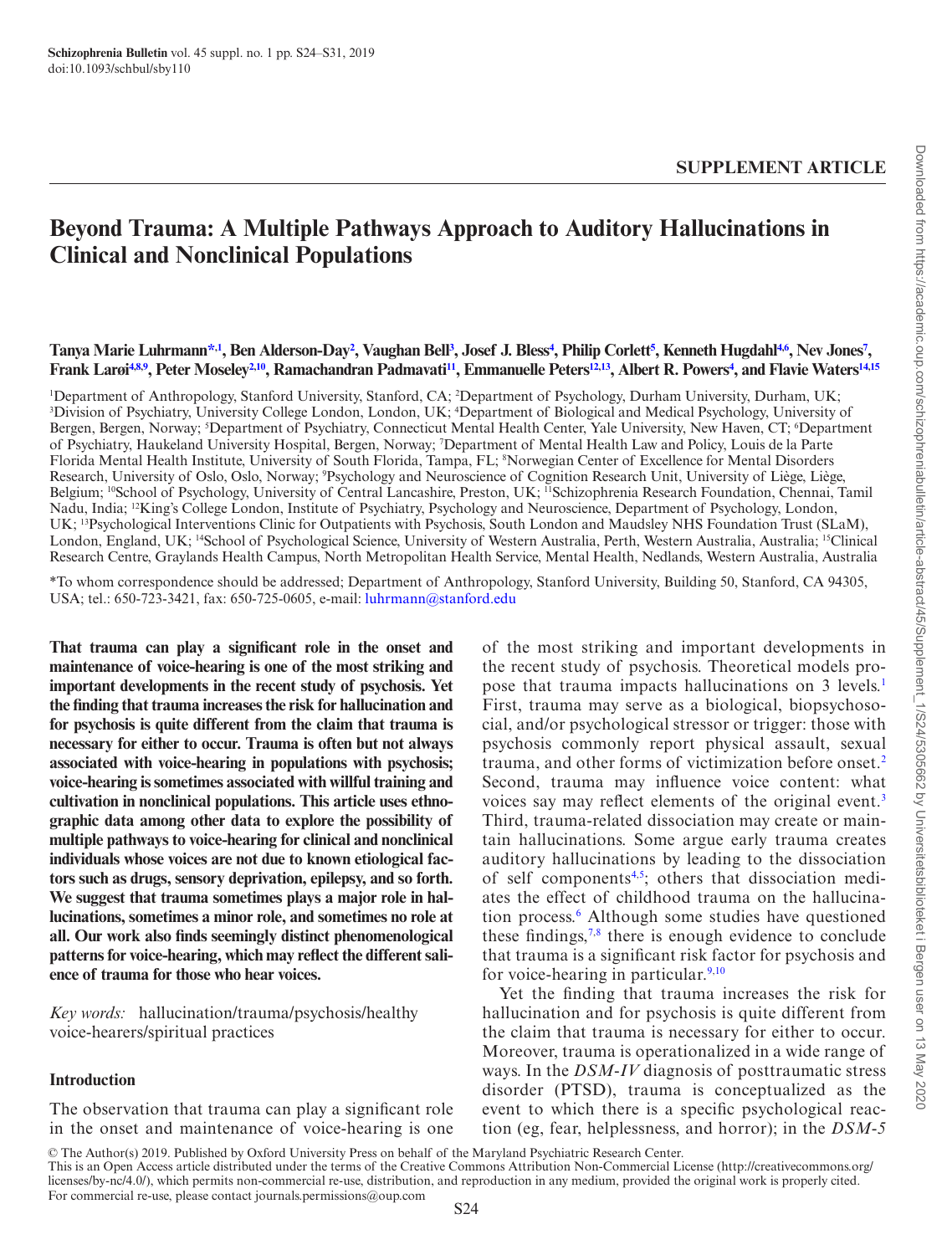diagnosis, trauma is limited to a number of specific event types (eg, exposure to actual or threatened death, serious injury, or sexual violence). Studies examining associations between childhood trauma and hallucinations often use a variety of scales that rely on summing-up events experienced in childhood, answered contemporaneously or in retrospect, that may include relatively common stressful experiences such as feeling disliked by a parent (Child Abuse and Trauma Scale;  $CATS$ ,<sup>11</sup> having hurtful or insulting things said to you (Childhood Trauma Questionnaire—Short Form; CTQ-SF),<sup>[12](#page-5-11)</sup> and parental divorce (Adverse Childhood Experience Questionnaire;  $ACE-Q$ <sup>13</sup> in addition to more extreme classically traumatic experiences of physical or sexual assault. In the trauma and hallucinations literature, trauma is sometimes identified through a rating of the severity of the psychological consequences of trauma regardless of the number or frequency of traumatic experiences or the total number of adverse experiences recorded.<sup>14</sup> It is worth noting that prospective informant-reports and retrospective self-reports of childhood trauma show relatively low levels of agreement<sup>15</sup> (Kappas below  $0.31^{16}$ ).

Furthermore, there is a common if often implicit assumption about the causal pathway between trauma and hallucinations: that the effects underlying the association, whether mediated via cognitive or neurobiological routes, are a result of emotional stress.<sup>17</sup> Yet many traumatic experiences also commonly co-occur with other events that may constitute a parallel risk factor for the development of hallucinations after trauma: for example, concussion and brain injury in intimate partner violence, $18$  malnutrition and neglect in childhood trauma, $19$ and drug-facilitated sexual abuse. $20$  The research on social adversity and social disadvantage demonstrates that trauma and psychosis are deeply entangled with a myriad of social and environmental risk factors. $21,22$  $21,22$ 

Finally, the experience of trauma is common. In the United States, researchers have found that about 90% of the general population reports at least one significant traumatic event<sup>23</sup>; 70% do so globally.<sup>24</sup> What counts as trauma may vary in different social worlds, $25$  but the rate of psychosis  $(1\%)$  is substantially lower than the rate of trauma.

The goal of the article is to explore the possibility of multiple pathways to voice-hearing for clinical and nonclinical individuals whose voices are not due to known etiological factors such as drugs, sensory deprivation, epilepsy, and so forth. We do so using multiple sources of data, including ethnography and qualitative observation. Our work also finds seemingly distinct phenomenological patterns for voice-hearing, which may reflect the different salience of trauma for those who hear voices. We suggest that while trauma may play a major role in some hallucinations, and a minor role in many, it may play no role in other hallucinations.

# *Trauma is Often But Not Always Associated With Voice-hearing in Populations With Psychosis*

Trauma can of course never be ruled out, even when individuals do not report it. Still, even in large studies when participants have been asked systematically about trauma, not all who report voices report trauma. One review reports that between 34% and 53% of patients with severe mental illness report childhood sexual or physical abuse, and that 56% of patients admitted with first episode psychosis report childhood sexual abuse<sup>26</sup>; another reports studies that found a 47% rate of childhood sexual abuse in a schizoaffective population and a 38% rate of sexual abuse in an inpatient psychosis population.<sup>27</sup> A retrospective population-based study of 17 337 people found a statistically significant relationship between hallucination and self-reported history of childhood adversity in many forms. Early trauma exposure effectively doubled the risk of hallucination (with odds ratios between 1.2 and 2.5 for different categories of trauma; only 2% of the sample reported hallucinations), but there were individuals who reported childhood abuse (64% reported at least one item on the ACE) but did not report hallucinations, and individuals who reported hallucinations but did not report childhood abuse[.28](#page-6-13) Other studies have reported a significant minority of individuals with psychosis and voice-hearing who report neither any history of abuse<sup>29</sup> nor a clear trigger for the onset of their hallucinations.<sup>30</sup>

# *Voice-hearing is Often Associated With Propensity and Practice in Nonclinical Populations*

The role of trauma in hallucinations in the general (nonclinical) population is even less clear.<sup>31</sup> In many culturally diverse settings, unusual sensory experiences are highly valued.<sup>32</sup> We know that highly hypnotizable individuals are able to experience hallucinations in response to suggestions[,33](#page-6-18) that those who score highly in absorption are more likely to report unusual sensory experiences,  $34,35$  $34,35$  and that meditation is capable of eliciting vivid apparitions.<sup>[36](#page-6-21)</sup>

Those for whom hallucinations are culturally valuable—who expect or even yearn to see spirits or to hear God—often describe some kind of willful "training" or deliberate cultivation that appears to increase the chance of experiencing them. In ethnographic work with charismatic Christians, Luhrmann $37,38$  $37,38$  $37,38$  found that many nonclinical Christian interlocutors (roughly a third) reported at least one experience of hearing God speak audibly. For the most part, these events were rare (people typically reported no more than a handful of such events); brief (rarely more than 4–6 words); and startling, but not distressing (God said things such as, "Slow down"; "I love you"; "I will always be with you"). Compared with people with psychosis, their voices were less commanding, although they shared qualities such as being vivid, substantial, and located in external space. The research found that these events were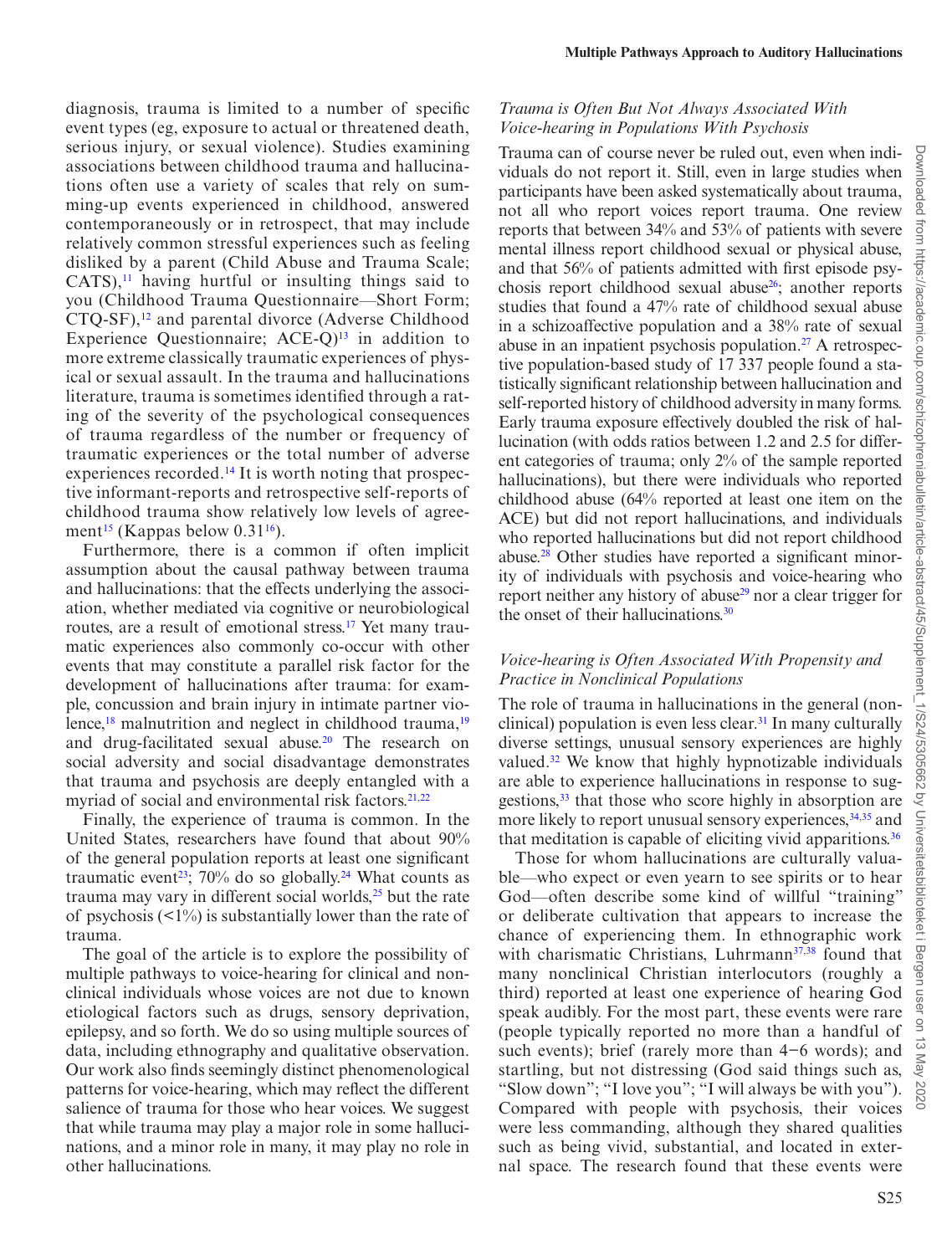associated with mental imagery practice, or unscripted prayer<sup>[39](#page-6-24)</sup> and with the trait of "absorption," as measured by the Tellegen Absorption Scale, which seems to capture whether one can be caught up in sensory experience[.40](#page-6-25) Although some of these individuals did spontaneously speak about trauma, most did not, despite lengthy interviews.

The *Hearing the Voice* project at Durham University<sup>[41](#page-6-26)</sup> and a related project at Yale<sup>42</sup> work with nonclinical voice-hearers who describes themselves as psychics and spiritualists. As with the nonclinical Christians, these participants often emphasize skill and training in their experience of voices. Those in the Durham group typically spoke of first hearing an unpleasant voice, deciding to treat it as a gift, and then methodically working with the voice until the voice became more positive and controllable. About half, however, always experienced their voices as positive, and all reported a higher degree of control over the voices than usually found in clinical samples. Many work at churches on a regular basis, passing on information from voices usually understood to belong to the dead. Few of these individuals reported trauma in the course of long interviews, despite being asked about their childhoods and about any apparent triggers for their voice-hearing. Those in the Yale group also found their experiences much less distressing than a matched group of patient participants. They reported a degree of volitional control over their experiences, mastered over time, often following initial distress at the initial voice experience, and learned under the tutelage of another voice-hearer. Powers et al<sup>42</sup> did not explicitly ask about trauma. Yet none of the psychic participants spontaneously offered trauma as an explanation for or harbinger of their experiences, and none met criteria for PTSD.

Again, trauma cannot be ruled out. There is evidence of elevated trauma rates in the Utrecht sample of nonclinical voice-hearers (although it is also true that in that sample, 46% of nonclinical voice-hearers did not report trauma).[43](#page-6-28) But the role of willful training and cultivation suggests that there may be pathways to hallucination that do not necessarily involve trauma. The presence of positive hallucinations should also alert us to the possibility of other pathways. Rosen et al<sup>44</sup> have found that negative voice-hearing is a full mediator of a relationship between childhood adversity and distress that may arise from hearing voices. Nonclinical voice-hearers report more positive and more controllable experiences than do their clinical counterparts.[45–47](#page-6-30) Again, though trauma can never be ruled out, this should incline us to caution in inferring an inherent link between trauma and hallucination.

# *Trauma is Associated With Different Phenomenologies in Voice-hearing*

The most extensive phenomenological studies of voice-hearing to date[48–50](#page-6-31) have identified subtypes of voice-hearing among psychotic patients who hallucinate within the schizophreniform diagnoses and have not focused on a trauma etiology. Yet we have some evidence that hallucinations may differ for voice-hearers who do not report trauma. Dorahy et al<sup>51</sup> compared persons with schizophrenia without childhood maltreatment, persons with schizophrenia with childhood maltreatment, and persons with dissociative identity disorder. In this study, childhood maltreatment was assessed by the  $CTQ<sub>12</sub>$  a self-report inventory that asks about emotional, physical, and sexual abuse and physical and emotional neglect. For those with past trauma, their voices were on average louder than normal speech, related to real humans who were influential in the individual's life, related to memories, and experienced with hallucinations in other sensory modalities. Bless et al<sup>52</sup> found that  $43\%$  of individuals in the general population who reported hearing voices could not identify any specific event (a "trigger," typically negative) when they heard their voice for the first time. These non-trigger individuals reported less severe and less frequent auditory hallucinations with more neutral emotional content than those reported adverse life events when they heard a voice for the first time. Those who identified a clear trigger more often reported hallucinations in other sensory modalities, poorer general mental health, and were more likely to have been in contact with a health professional about their voices.

# *Novel Data on Different Phenomenological Presentations of Voice-hearing*

Here, we present novel data from an ethnographic study of healthy voice-hearers, which finds that there are different phenomenological presentations of voice-hearing, and different responses to a novel probe, and that these differences are associated with distinctive presentations of trauma.

In Cape Coast, Ghana, "okomfo" are individuals who are understood to talk with the local gods. There is a widely shared cultural model that those who become okomfo are called audibly by the gods; that during this time other people may think that the individual is mad (they also say that people are driven mad if they refuse to answer the call); that during the long and difficult training process, the individual is taught how to hear and see the gods properly and to identify and manage witches and demons. In training, people also repeatedly practice possession, in which the gods take over their bodies and speak through them. After training, candidates are understood to have a positive relationship with a range of gods and spirits with whom they speak on a regular basis.

Despite this shared cultural model, individuals presented different accounts of voice-hearing. In the summer of 2017, Luhrmann<sup>37</sup> interviewed 11 okomfo and 7 charismatic Christians who (unusually) said that God or the gods spoke to them audibly at least once a week. (There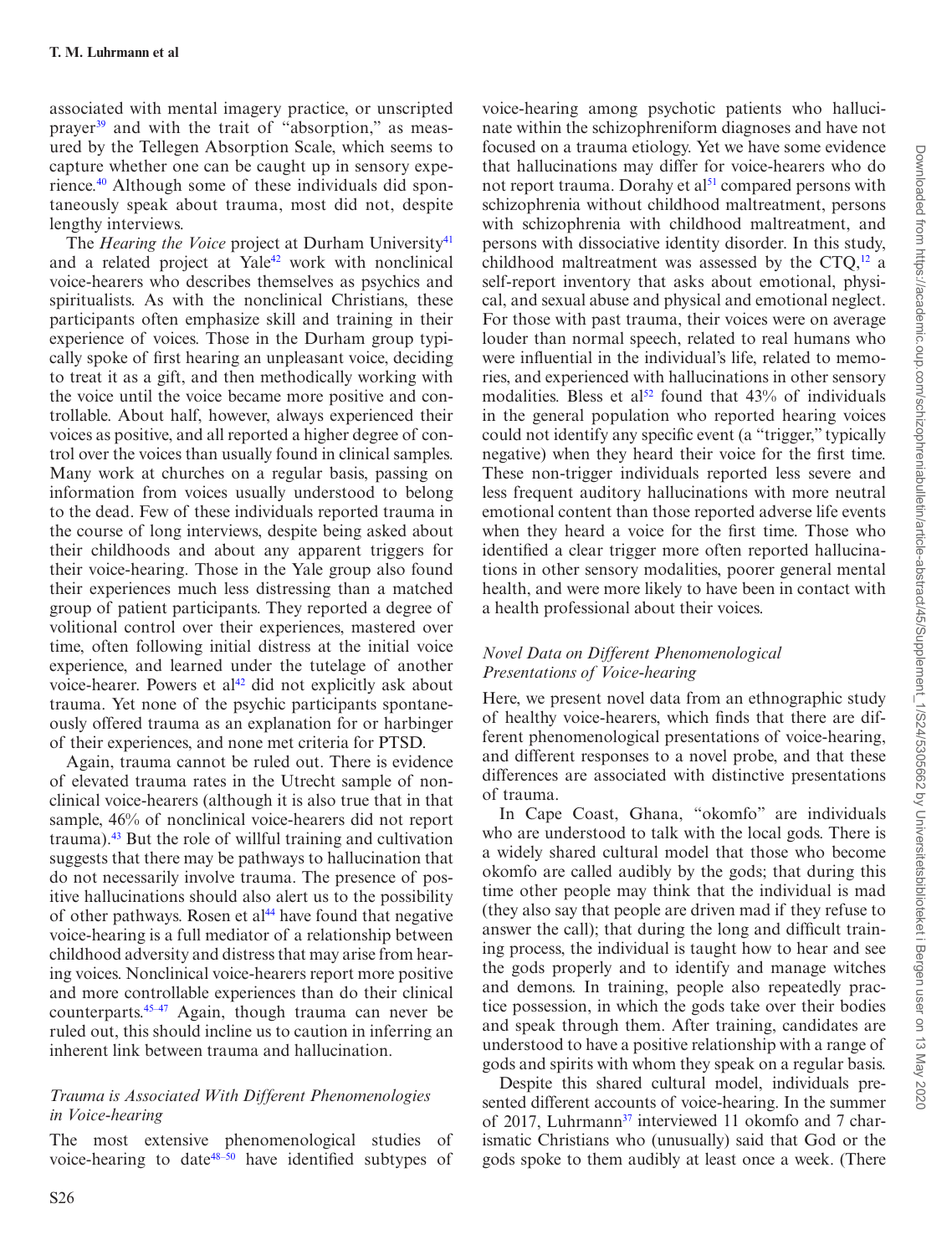were other okomfo who did not hear voices at least once a week.) All were individuals in an ongoing research project on spiritual experience in the area, and most had already been interviewed at length by the local research team, including John Dulin, Vivian Dzokoto, and Eunice Otoo. Data were collected as part of the Mind and Spirit project in a Templeton-funded, Stanford-based comparative, and interdisciplinary project under the direction of TM Luhrmann (PI). Luhrmann conducted a more detailed phenomenological interview. In addition, she played a 45 s audio-track originally created by Pat Deegan to represent the experience of hearing voices. The segment included whispering voices and murmuring voices. It featured a "good" female voice and a "bad" male voice, a man who made derogatory comments such as "you smell" and who gave sharp commands such as "don't do that." Luhrmann and her team remade the track with native Fante speakers. At the end of the interview, individuals were asked whether their experience with the gods was similar to or different from this track. All were asked directly about trauma.

[Table 1](#page-3-0) displays 4 exemplars of patterns of voice-hearing among these nonclinical individuals. Each pattern was represented by several individuals. The ethnographer identified these patterns through the direct responses in interviews and in discussion with other research team members using the iterative methods standard in the discipline.

Pattern I we called "psychosis-like." The individuals who best represented this pattern clearly assented to hearing audible positive voices (God or the gods) and negative voices (demons) and an array of auditory events: whispering, murmuring, voices, conversing, and commanding. They clearly articulated a period when others thought they were psychiatrically impaired. Individuals gave reasons for this difficult period—losing a job, for instance—but they denied childhood trauma. They were clear that what they heard on the track resembled what they heard gods and demons say. Five of the okomfo exemplified this pattern; another likely did.

Pattern II we called "trauma-related dissociation." In this pattern, individuals clearly assented to audible positive (God or the gods) voices and to negative voices (demons), but reported a narrower range of auditory events. They less clearly articulated a period when others thought they were psychiatrically impaired. They clearly presented an experience of violence or trauma. These individuals were more ambivalent about whether the track represented their experience of hearing voices. Two of the okomfo and one of the Christians exemplified this pattern.

Pattern III we called "simple trance." In this pattern, individual voice-hearing is more attenuated, with more emphasis on seeing. The individual did not describe a period when others thought s/he was psychiatrically impaired and the individual denied trauma. In this pattern, the individual

#### <span id="page-3-0"></span>**Table 1.**

#### **Pattern I: "**psychosis-like" presentation

Example: Mary was in her early forties when her business failed. She ran into the bush to follow the call of the gods and was lost for 3 days. Her family took her to a psychiatric hospital but—she reported—the hospital said that nothing was wrong. Now in her late seventies, she repeatedly described the gods' voices as audible. She had verbal conversations with the gods as well, and other beings would speak with her: demons, cats, and even disembodied neighbors. They would chatter around her, whispering, commenting on what she was doing, commanding her, talking among themselves. She clearly recognized the events on the audio-track and said that what she heard sounded like that.

#### Pattern II: "trauma-related dissociation" presentation

Example: Ekuwa became an okomfo in her late twenties. She had a violent relationship with her husband, and after a particularly bad fight, she packed her bags and left. She was possessed by a god a month later. She had always had a tumultuous life. She had 4 children by 4 men, and she spoke a lot about fighting. She said that her mother beat her when she was young. When she listened to the track, she said: "this is not the way the gods talk. This is how witches talk." She heard witches in her dreams, and sometimes they would wake her up and seemingly assault her. Yet while her auditory experience was real, it seemed less prominent and less varied. She seemed to hear whispering only in her dreams.

#### Pattern III: "simple trance" presentation

Example: Nyakpoo became an okomfo because his mother had been one and he liked what she did. When he was young, he would help out in the shrine and follow her around. His other siblings would not. He was in his teens when he began his training. He never heard the gods speak before he was initiated. He said that the gods never sounded like the audio-track, nor did the witches. He did see and hear the gods, but their degree of audition was never clear to any of his interviewers. He said that no one had ever thought of taking him to a hospital. He reported no trauma. His account was of a vividly imagined world which he clearly enjoyed immensely.

#### **Pattern IV**: "incidental" hallucinations

Example: Laura was a Catholic. She prayed for 30–60 min each day, reading her Bible and talking informally with God in her mind, but she did not speak in tongues and she did not describe entering prayer in a vividly trance-like way. She would often wake up and pray in the middle of the night. During this nighttime period she would hear God speak out loud to her, maybe twice a week. She said she had never heard anything like the audio-track.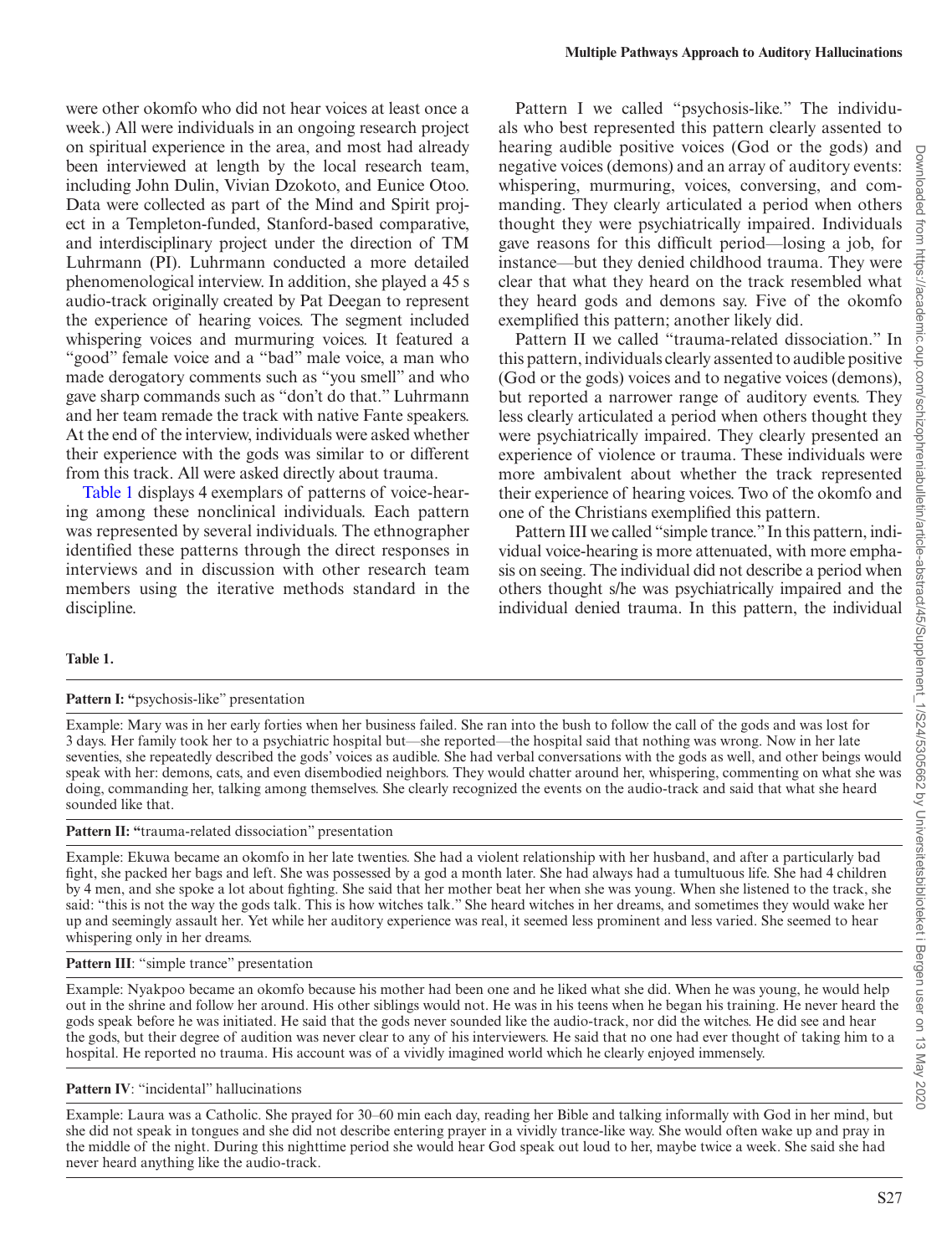rejected the track, or gave a description of voice-hearing at odds with the track. Their account of voice-hearing were more novelistic, more rich with imaginative detail, than the accounts of others. There were 3 okomfo like this.

Pattern IV we identified as "incidental hallucination." In this pattern, individuals appeared to hear voices no more than once a week. They gave no account of other people thinking the individual is psychiatrically impaired. They denied trauma. There was little evidence of elaborated trance. They described no variety of auditory events. In this pattern, people said that the track was unlike their experience. Six Christians gave accounts that fit this pattern.

Within the group as a whole, as the voices were less demanding and overall more positive, the individuals described less trauma. Those who denied trauma unequivocally also denied that the Deegan track resembled the voices they heard from the gods. Those who identified either childhood trauma or a precipitating event tended to say that the voices of the god sounded like the voices on the track. Only those who described past experience with clinical features resembling a psychotic break said that they experienced the full range of auditory events presented on the track. Our authorship group thought that these different categories could be distinguished as well in other data sets—specifically, in the Durham and Yale studies, and also in the Unusual Experiences Enquiry (UNIQUE)<sup>53</sup> studies.

Overall, these observations suggest that when people have experienced trauma and the trauma is salient for them, voice-hearing may be more harsh and more auditorily diverse. They also suggest that there may be pathways to hallucination in which trauma plays little role.

## *Underlying Mechanisms*

There are at least 2 types of related mechanisms, psychological/cognitive and neurobiological, which could explain the existence of auditory hallucinations not due to trauma, and the greater distress and auditory diversity of hallucinations associated with trauma salience.

With respect to psychological mechanisms, research on dissociation has distinguished 2 forms, "detachment" and "compartmentalization," unlikely to be explained by similar cognitive mechanisms, with the former being more likely to be associated with trauma. $54-57$  Detachment-type dissociation involves feelings of depersonalization and/ or derealization that is associated clinically with peritraumatic dissociation; as aforementioned, it may be a mediating factor between trauma and hallucinated voices. Compartmentalization-type dissociation is considered to be the basis of the alterations in subjective experience associated with hypnosis.<sup>58</sup> The basic mechanism in compartmentalization-type dissociation seems to be an individual's susceptibility to suggestion, and inward attention focus; those at the higher end of hypnotic suggestibility can experience marked hallucinations in response to

suggestions. This susceptibility seems to be a stable lifelong trait, normally distributed in the population, and distinct from the effects of persuasion or social conformity.<sup>59</sup> It seems possible that the voice-hearing of pattern II individuals is mediated by detachment-style dissociation and that of pattern III individuals by the voluntary use of compartmentalization-style dissociation.

This latter mechanisms is consistent with the proposal that, under specific conditions of expectancy or attention, mental processes can influence sensory perception. Theoretical models developed from data on clinical population groups suggest that hallucinations arise from alterations in the balance between bottom-up perceptual and top-down cognitive processing deficits, $60-62$  perhaps influenced by deficits in inhibitory control and cognitive monitoring mechanisms.<sup>63,[64](#page-7-6)</sup> In the absence of cognitive or neurological deficit (as in the case of spiritual practice), top-down effects may play a central role. There is indeed evidence that top-down influences can produce hallucinations in the absence of any external signals, $65$ and that focused attention has the potential to blur the line between beliefs and experiences.<sup>66</sup> In support, studies using degraded speech tasks suggest that non-help-seeking voice hearers utilise such top-down influence during speech perception<sup>[41](#page-6-26)</sup> Indeed, formal computational modeling of participant behavior during perceptual inference (within the Bayesian predictive coding framework $66$ ) reveals that both clinical and nonclinical voice-hearers are biased toward top-down prior beliefs, and have difficulties updating those priors in light of new evidence $67$ 

These mechanisms are also consistent with the observation that learning—or training—may alter voice-hearing experience, regardless of pathway. Voice-hearing embedded in an agreeable social world may become more manageable;<sup>42</sup> distressing voice-hearing may improve in response to specific coaching;<sup>68</sup> and voice-hearing in religious contexts, as discussed, may become more culturally appropriate over time.

With respect to the neurobiological mechanisms, we suggest that the classic dopaminergic hypothesis for schizophrenia and psychosis-like experience may not apply for the explanation of nonpsychosis hallucinations. Although presynaptic striatum dopaminergic hyperactivation is likely present in psychosis across diagnostic categories, $69-72$ and may be a factor behind trauma-related hallucinations,[73](#page-7-12) it may not be present in nonclinical voice-hearers in general[.74](#page-7-13) Therefore, it is possible that the trauma-related patterns (I and II) may differ from the non-trauma-related patterns (III and IV) in the degree to which they are dopaminergically mediated.<sup>75</sup> The incidental murmuring and possibly other blurry speech experience most evident in patterns I and II may arise from a spontaneously hyperactivated cortex, whereas the clear voices in addition may represent intrusive memories that are not adequately suppressed by frontal regions of the brain.<sup>76</sup> By contrast, some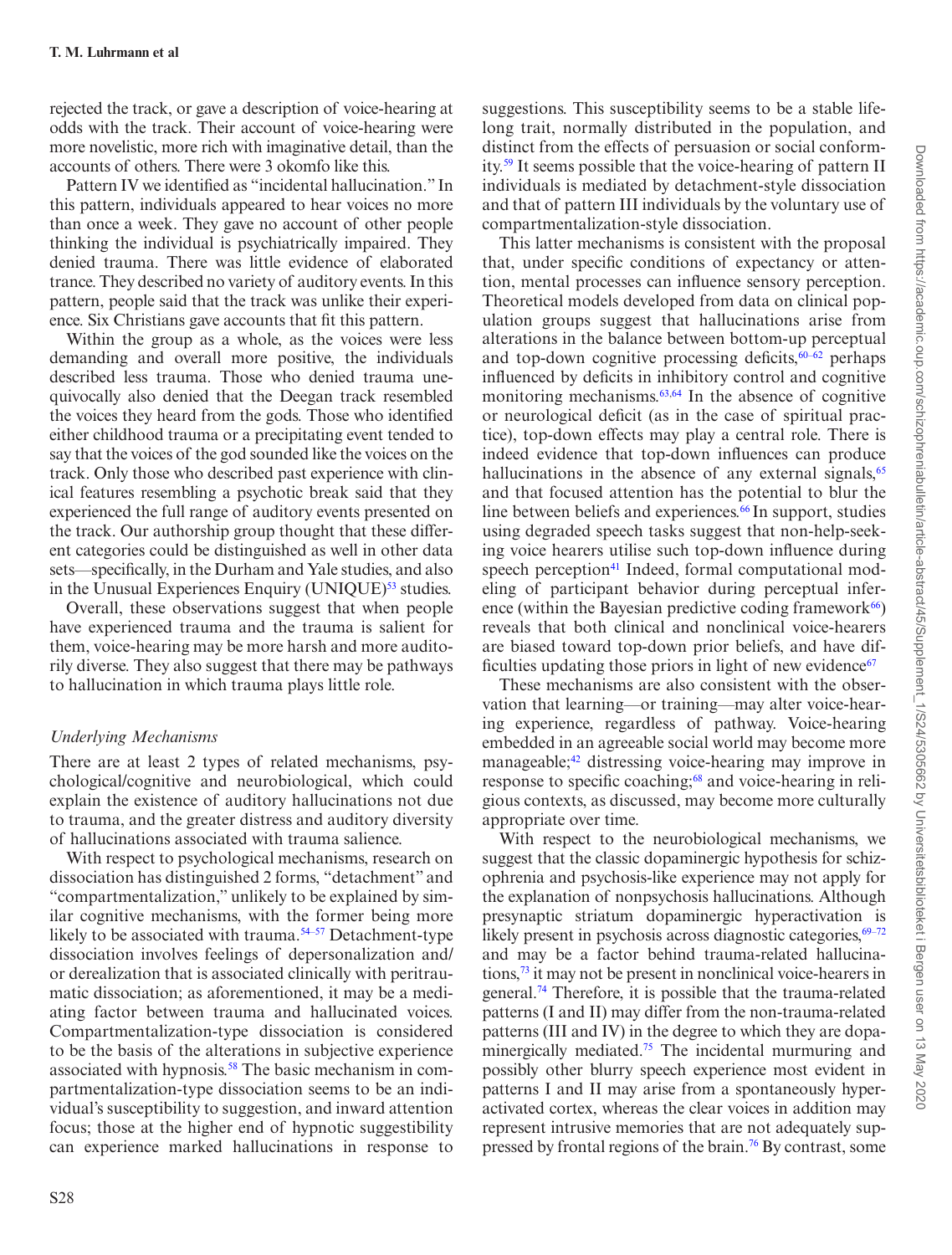more incidental voice-hearing may be sleep related<sup>77</sup> or perhaps also due to the deliberate spiritual practice with inner sensory imagery; hallucination events have been associated with practice in a range of traditions.<sup>39,78-80</sup>

If dopamine is not involved in patterns III and IV, what other neurobiological process may be at play with the power to disrupt the balance between bottom-up and top-down processes and trauma-related memories? An excitation−inhibition (E/I) imbalance model at the neurochemistry level, following the suggestion by Jardri et al, $^{64}$  proposes that excitatory transmitters, such as glutamate, cause spontaneous hyperactivation of temporal lobe speech areas, which are not inhibited due to hypoactivation of frontal lobe areas caused by aberrant function of inhibitory transmitters, particularly gamma aminobutyric acid (GABA). An E/I imbalance model is indirectly supported by studies showing elevated glutamate levels in trait hallucinators $81,82$  $81,82$  as well as studies in treatment-resistant patients having schizophrenia.<sup>83</sup> It is possible that while nontrauma hallucinating individuals show abnormal glutamate levels, which could explain the spontaneous onset of a hallucinatory episode, individuals with a history of trauma in addition show abnormal GABA levels, which prevents them from cognitively inhibiting the voices once they occur, and which would let trauma-related memories flow freely.

An important factor in trauma-related psychosis is stress, and a corresponding dysregulation of the hypothalamus−pituitary−adrenal gland (HPA)-axis. Several studies have shown that HPA-axis hormonal dysregulation in trauma may be a risk factor for transition to psychosis[.84–86](#page-7-21) Although not a common issue in hallucinations research, it is possible that elevated cortisol levels may be a marker for trauma-related hallucinations, not seen in non-trauma individuals.

## **Conclusion**

The discovery of the great importance of trauma for voicehearing should lead us to consider the possibility of alternate pathways as well. Having established trauma so firmly as a risk factor for voice-hearing, we should now use more careful phenomenological methods to explore voice-hearing for which trauma may be less salient and to consider whether the patterns we describe here might be supported by further research. Ethnographic data—not often considered in psychiatric science—may be helpful here. We should also vigorously explore the ways in which training in many forms may render some of these experiences less caustic.

All research was approved by the authors' Institutional Review Boards.

## **Funding**

T.M.L.'s work was supported by the John Templeton Foundation 55427; B.A.D. and P.M. are supported by the Wellcome Trust WT 108720; K.H. is supported by the European Research Council (ERC Advanced Grant 693124), Research Council of Norway FRIMEDBIO 21550, and Health Authority of Western Norway (Helse-Vest 912045; V.B. is supported by a Wellcome Trust Seed Award in Science 200589/2/16/7.

# **Conflict of interest**

The authors have declared that there are no conflicts of interest in relation to the subject of this study.

## **References**

- <span id="page-5-0"></span>1. Waters F, Allen P, Aleman A, et al. Auditory hallucinations in schizophrenia and nonschizophrenia populations: a review and integrated model of cognitive mechanisms. *Schizophr Bull*. 2012;38:683–693.
- <span id="page-5-1"></span>2. Mueser KT, Goodman LB, Trumbetta SL, et al. Trauma and posttraumatic stress disorder in severe mental illness. *J Consult Clin Psychol*. 1998;66:493–499.
- <span id="page-5-2"></span>3. Garety PA, Kuipers E, Fowler D, Freeman D, Bebbington PE. A cognitive model of the positive symptoms of psychosis. *Psychol Med*. 2001;31:189–195.
- <span id="page-5-3"></span>4. Longden E, Madill A, Waterman MG. Dissociation, trauma, and the role of lived experience: toward a new conceptualization of voice hearing. *Psychol Bull.* 2012; 138:26–76
- <span id="page-5-4"></span>5. Moskowitz A, Corstens D. Auditory hallucinations: psychotic symptom or dissociative experience?" *J Psychol Trauma.* 2007;6(2/3):35–63.
- <span id="page-5-5"></span>6. Varese F, Barkus E, Bentall RP. Dissociation mediates the relationship between childhood trauma and hallucinationproneness. *Psychol Med*. 2012;42:1025–1036.
- <span id="page-5-6"></span>7. Bendall S, Jackson HJ, Hulbert CA, McGorry PD. Childhood trauma and psychotic disorders: a systematic, critical review of the evidence. *Schizophr Bull*. 2008;34:568–579.
- <span id="page-5-7"></span>8. Morgan C, Fisher H. Environment and schizophrenia: environmental factors in schizophrenia: childhood trauma–a critical review. *Schizophr Bull*. 2007;33:3–10.
- <span id="page-5-8"></span>9. Read J, van Os J, Morrison AP, Ross CA. Childhood trauma, psychosis and schizophrenia: a literature review with theoretical and clinical implications. *Acta Psychiatr Scand.* 2005;112:330–350.
- <span id="page-5-9"></span>10. Varese F, Smeets F, Drukker M, et al. Childhood adversities increase the risk of psychosis: a meta-analysis of patientcontrol, prospective- and cross-sectional cohort studies. *Schizophr Bull*. 2012;38:661–671.
- <span id="page-5-10"></span>11. Sanders B, Becker-Lausen E. The measurement of psychological maltreatment: early data on the Child Abuse and Trauma Scale. *Child Abuse Negl*. 1995;19:315–323.
- <span id="page-5-11"></span>12. Bernstein DP, Fink L*,* Handelsman L, Lovejoy H, Wenzel K, Sapareto E, Gurrierro J. Initial reliability and validity of a new measure of child abuse and neglect. *Am J Psychiatry*. 1994;151:1132–1136.
- <span id="page-5-12"></span>13. Felitti VJ, Anda RF, Nordenberg D, et al. Relationship of childhood abuse and household dysfunction to many of the leading causes of death in adults. The Adverse Childhood Experiences (ACE) Study. *Am J Prev Med*. 1998;14:245–258.
- <span id="page-5-13"></span>14. Anketell C, Dorahy MJ, Shannon M, et al. An exploratory analysis of voice hearing in chronic PTSD: potential associated mechanisms. *J Trauma Dissociation*. 2010;11:93–107.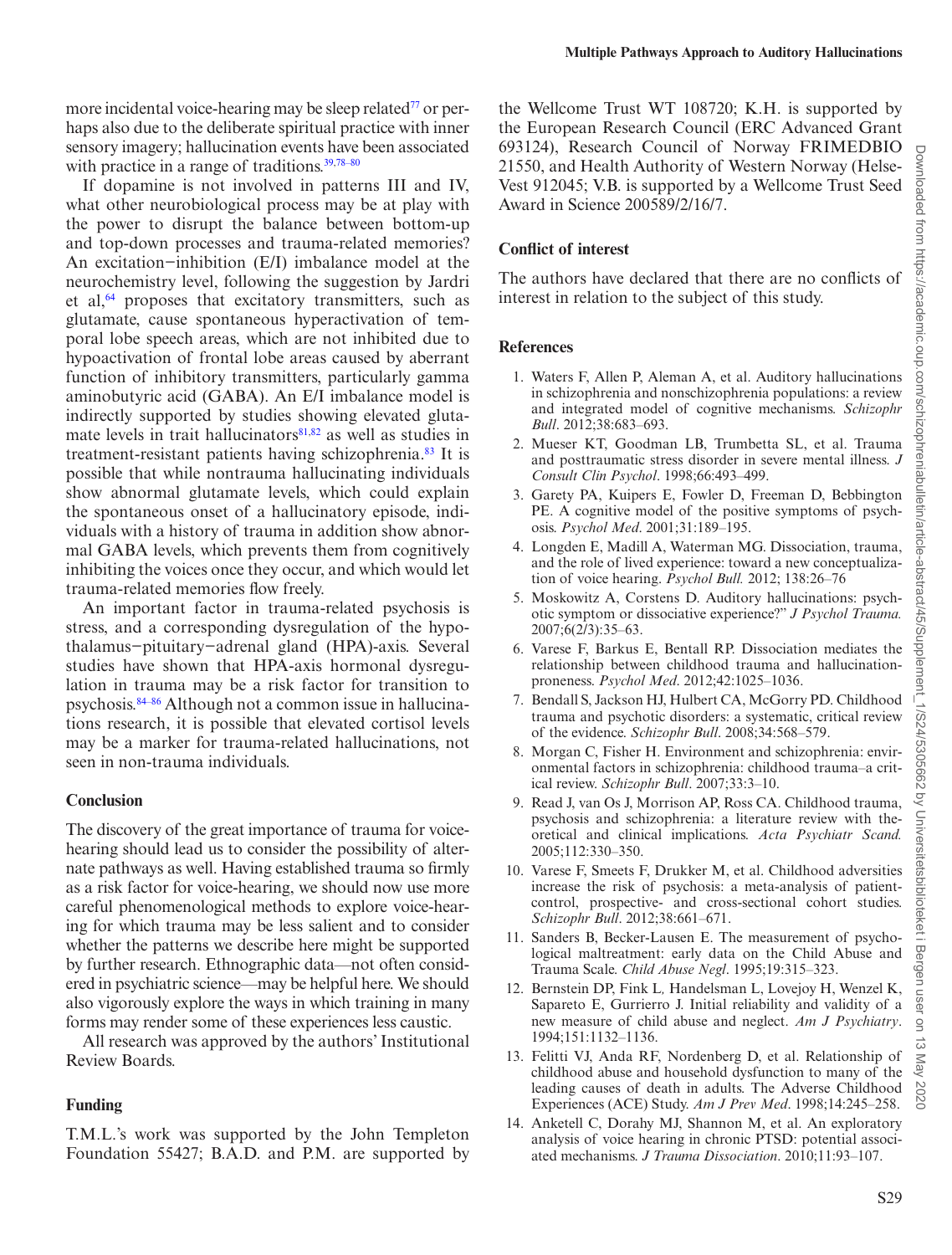- <span id="page-6-0"></span>15. Daalman K, Diederen KM, Derks EM, van Lutterveld R, Kahn RS, Sommer IE. Childhood trauma and auditory verbal hallucinations. *Psychol Med*. 2012;42:2475–2484.
- <span id="page-6-1"></span>16. Newbury JB, Arseneault L, Moffitt TE, et al. Measuring childhood maltreatment to predict early-adult psychopathology: comparison of prospective informant-reports and retrospective self-reports. *J Psychiatr Res*. 2018;96:57–64.
- <span id="page-6-2"></span>17. Misiak B, Krefft M, Bielawski T, Moustafa AA, Sąsiadek MM, Frydecka D. Toward a unified theory of childhood trauma and psychosis: a comprehensive review of epidemiological, clinical, neuropsychological and biological findings. *Neurosci Biobehav Rev*. 2017;75:393–406.
- <span id="page-6-3"></span>18. Valera E, Kucyi A. Brain injury in women experiencing intimate partner-violence: neural mechanistic evidence of an "invisible" trauma. *Brain Imaging Behav*. 2017;11:1664–1677.
- <span id="page-6-4"></span>19. Stoltenborgh M, Bakermans-Kranenburg MJ, van Ijzendoorn MH. The neglect of child neglect: a meta-analytic review of the prevalence of neglect. *Soc Psychiatry Psychiatr Epidemiol*. 2013;48:345–355.
- <span id="page-6-5"></span>20. McCauley JL, Ruggiero KJ, Resnick HS, Kilpatrick DG. Incapacitated, forcible, and drug/alcohol-facilitated rape in relation to binge drinking, marijuana use, and illicit drug use: a national survey. *J Trauma Stress*. 2010;23:132–140.
- <span id="page-6-6"></span>21. Van Os J, Kenis G, Rutten B. The environment and schizophrenia. *Nature*. 2010; 468:203–212.
- <span id="page-6-7"></span>22. Veling W, Pot-Kolder R, Counotte J, van Os J, van der Gaag M. Environmental social stress, paranoia and psychosis liability: a virtual reality study. *Schizophr Bull*. 2016;42:1363–1371.
- <span id="page-6-8"></span>23. Breslau N, Peterson EL, Poisson LM, Schultz LR, Lucia VC. Estimating post-traumatic stress disorder in the community: lifetime perspective and the impact of typical traumatic events. *Psychol Med*. 2004;34:889–898.
- <span id="page-6-9"></span>24. Kessler RC, Aguilar-Gaxiola S, Alonso J, et al. Trauma and PTSD in the WHO World Mental Health Surveys. *Eur J Psychotraumatol*. 2017;8:1353383.
- <span id="page-6-10"></span>25. Kohrt BA, Hruschka DJ. Nepali concepts of psychological trauma: the role of idioms of distress, ethnopsychology and ethnophysiology in alleviating suffering and preventing stigma. *Cult Med Psychiatry*. 2010;34:322–352.
- <span id="page-6-11"></span>26. Morrison AP, Frame L, Larkin W. Relationships between trauma and psychosis: a review and integration. *Br J Clin Psychol*. 2003;42:331–353.
- <span id="page-6-12"></span>27. Bendall S, Jackson H, Hulbert C. Childhood trauma and psychosis: a review of the evidence and directions for psychological interventions. *Aust Psychol.* 2010;45(4):299–306.
- <span id="page-6-13"></span>28. Whitfield CL, Dube SR, Felitti VJ, Anda RF. Adverse childhood experiences and hallucinations. *Child Abuse Negl*. 2005;29:797–810.
- <span id="page-6-14"></span>29. Kingdon DG, Ashcroft K, Bhandari B, et al. Schizophrenia and borderline personality disorder: similarities and differences in the experience of auditory hallucinations, paranoia, and childhood trauma. *J Nerv Ment Dis*. 2010;198:399–403.
- <span id="page-6-15"></span>30. Honig A, Romme MA, Ensink BJ, Escher SD, Pennings MH, deVries MW. Auditory hallucinations: a comparison between patients and nonpatients. *J Nerv Ment Dis*. 1998;186:646–651.
- <span id="page-6-16"></span>31. Posey T, Losch M. Auditory hallucinations of hearing voices in 375 normal subjects. *Imagin, Cogn Personal.* 1983;3(2):99–13.
- <span id="page-6-17"></span>32. Larøi F, Luhrmann TM, Bell V, et al. Culture and hallucinations: overview and future directions. *Schizophr Bull.* 2015;40(suppl. 4):S213–S220.
- <span id="page-6-18"></span>33. Koivisto M, Kirjanen S, Revonsuo A, Kallio S. A preconscious neural mechanism of hypnotically altered colors: a double case study. *PLoS One*. 2013;8:e70900.
- <span id="page-6-19"></span>34. Glicksohn J, Barrett T. Absorption and hallucinatory experience. *Appl Cogn Psychol.* 2003;17:833–849.
- <span id="page-6-20"></span>35. Perona-Garcelán S, García-Montes JM, Ductor-Recuerda MJ, et al. Relationship of metacognition, absorption, and depersonalization in patients with auditory hallucinations. *Br J Clin Psychol*. 2012;51:100–118.
- <span id="page-6-21"></span>36. Lindahl JR, Kaplan CT, Winget EM, Britton WB. A phenomenology of meditation-induced light experiences: traditional Buddhist and neurobiological perspectives. *Front Psychol*. 2014;4:973.
- <span id="page-6-22"></span>37. Luhrmann TM. Diversity within the psychotic continuum. *Schizophr Bull*. 2017;43:27–31.
- <span id="page-6-23"></span>38. Luhrmann TM. *When God Talks Back: Understanding the American Evangelical Relationship with God*. New York: Knopf; 2012.
- <span id="page-6-24"></span>39. Luhrmann TM, Nusbaum H, Thisted R. "Lord, teach us to pray": prayer practice affects cognitive processing. *J Cogn Cult.* 2013;13:159–177.
- <span id="page-6-25"></span>40. Luhrmann TM, Nusbaum H, Thisted R. The absorption hypothesis: learning to hear god in evangelical Christianity. *Am Anthrpol.* 2010;112(1):66–78
- <span id="page-6-26"></span>41. Alderson-Day B, Lima CF, Evans S, et al. Distinct processing of ambiguous speech in people with non-clinical auditory verbal hallucinations. *Brain*. 2017;140:2475–2489.
- <span id="page-6-27"></span>42. Powers AR 3rd, Kelley MS, Corlett PR. Varieties of voicehearing: psychics and the psychosis continuum. *Schizophr Bull*. 2017;43:84–98.
- <span id="page-6-28"></span>43. Begeman M, Stotijn E, Schutte S, Heringa SM, Sommer IEC. Beyond childhood trauma: stressful events early and later in life in relation to psychotic experiences. Letter to the Editor. *Psychol Med.* 2017;47:2731–2736.
- <span id="page-6-29"></span>44. Rosen C, McCarthy-Jones S, Jones N, Chase K, Sharma R. Negative voice-content as a full mediator of a relation between childhood adversity and distress ensuing from hearing voices. [published online ahead of print March 23, 2018] *Schizophr Res.* doi: 10.1016/j.schres.2018.03.030.
- <span id="page-6-30"></span>45. Kråkvik B, Larøi F, Kalhovde AM, et al. Prevalence of auditory verbal hallucinations in a general population: a group comparison study. *Scand J Psychol*. 2015;56:508–515.
- 46. Woods A, Jones N, Alderson-Day B, Callard F, Fernyhough C. Experiences of hearing voices: analysis of a novel phenomenological survey. *Lancet Psychiatry*. 2015;2:323–331.
- 47. Daalman K, Boks MP, Diederen KM, et al. The same or different? A phenomenological comparison of auditory verbal hallucinations in healthy and psychotic individuals. *J Clin Psychiatry*. 2011;72:320–325.
- <span id="page-6-31"></span>48. Nayani TH, David AS. The auditory hallucination: a phenomenological survey. *Psychol Med*. 1996;26:177–189.
- 49. Copolov DL, Mackinnon A, Trauer T. Correlates of the affective impact of auditory hallucinations in psychotic disorders. *Schizophr Bull*. 2004;30:163–171.
- 50. McCarthy-Jones S, Trauer T, Mackinnon A, Sims E, Thomas N, Copolov D. A new phenomenological survey of auditory hallucination: evidence for subtypes and implications for theory and practice. *Schizophr Bull.* 2014;40(1):225–235.
- <span id="page-6-32"></span>51. Dorahy MJ, Shannon C, Seagar L, et al. Auditory hallucinations in dissociative identity disorder and schizophrenia with and without a childhood trauma history: similarities and differences. *J Nerv Ment Dis*. 2009;197:892–898.
- <span id="page-6-33"></span>52. Bless JJ, Larøi F, Laloyaux J, et al. Do adverse life events at first onset of auditory verbal hallucinations influence subsequent voice characteristics? Results from an epidemiological study. *Psychiatry Res*. 2018;261:232–236.